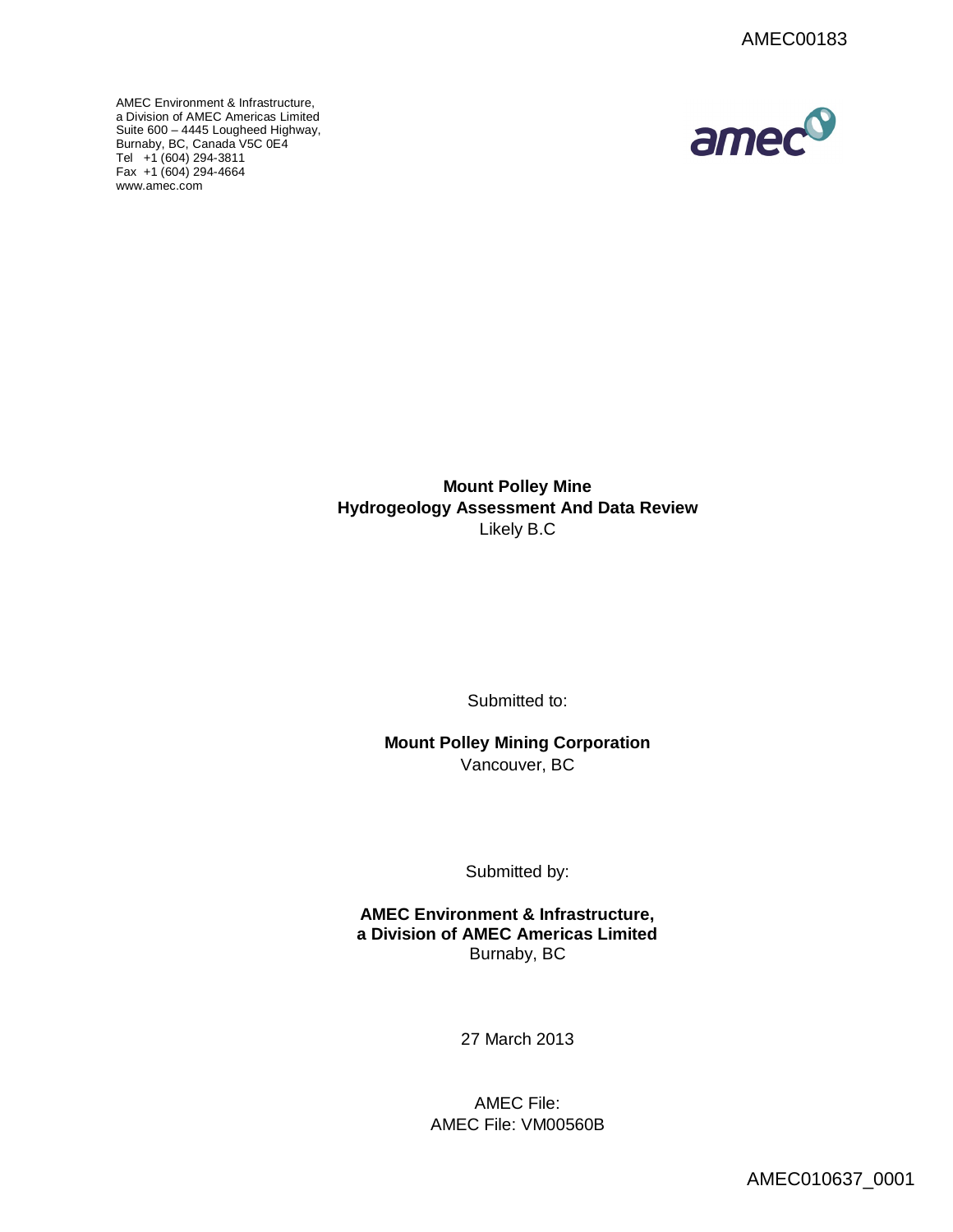

## **TABLE OF CONTENTS**

### Page

| 1.0 | 1.1               |                                                                             |
|-----|-------------------|-----------------------------------------------------------------------------|
| 2.0 | 2.1<br>2.2<br>2.3 |                                                                             |
| 3.0 |                   |                                                                             |
| 4.0 |                   |                                                                             |
| 5.0 | 5.1<br>5.2        |                                                                             |
| 6.0 | 6.1<br>6.2        | 611<br>6.1.2<br>6.1.3<br>6.1.4<br>6.2.1<br>6.2.2<br>6.2.3<br>6.2.4<br>6.2.5 |
| 7.0 |                   |                                                                             |
| 8.0 |                   |                                                                             |
| 9.0 |                   |                                                                             |
|     |                   |                                                                             |

# **LIST OF TABLES**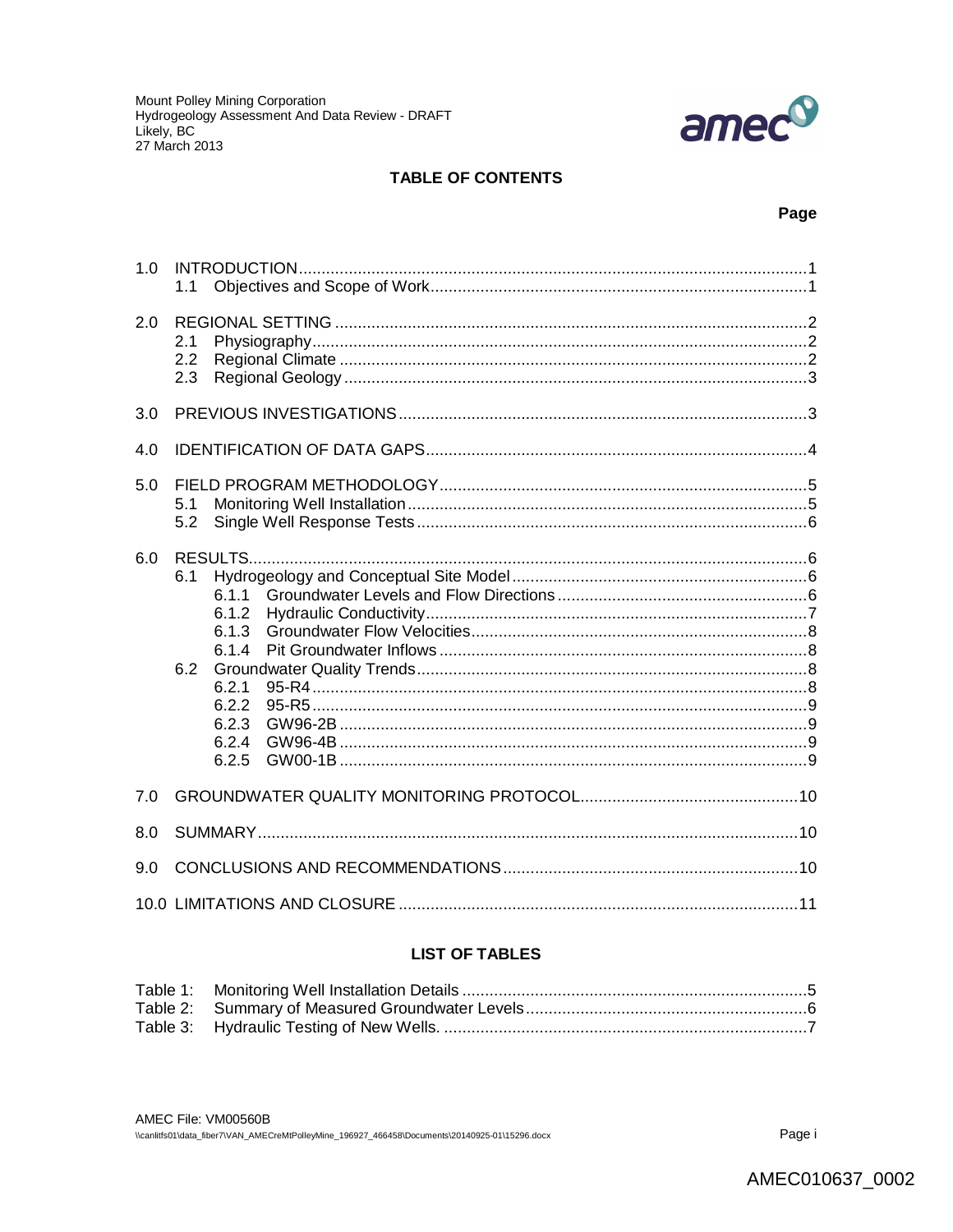Mount Polley Mining Corporation Hydrogeology Assessment And Data Review - DRAFT Likely, BC 27 March 2013



## **TABLE OF CONTENTS**

**Page**

#### **LIST OF FIGURES**

Figure 1: Regional Site Location<br>Figure 2: Generalized Flow Net f

Figure 2: Generalized Flow Net from Bootjack Lake to Polley Lake<br>Figure 3: Generalized Groundwater Heads and Flow Directions

Generalized Groundwater Heads and Flow Directions

#### **LIST OF APPENDICES**

APPENDIX A Borehole Logs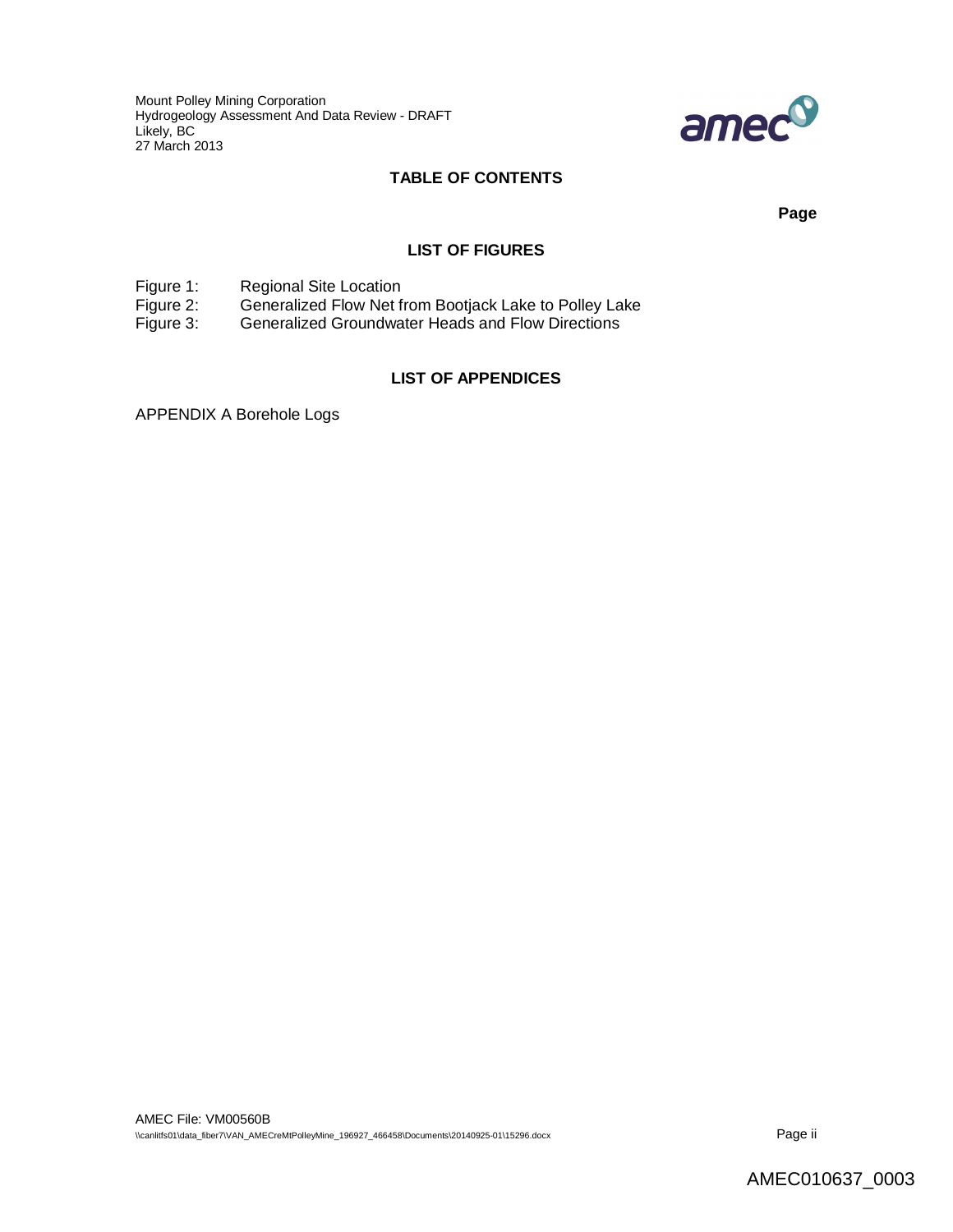

#### **IMPORTANT NOTICE**

This report was prepared exclusively for Mount Polley Mining Corporation by AMEC Environment & Infrastructure, a wholly owned subsidiary of AMEC Americas Limited. The quality of information, conclusions and estimates contained herein is consistent with the level of effort involved in AMEC services and based on: i) information available at the time of preparation, ii) data supplied by outside sources, and iii) the assumptions, conditions and qualifications set forth in this report. This report is intended to be used by Mount Polley Mining Corporation only, subject to the terms and conditions of its contract with AMEC. Any other use of, or reliance on, this report by any third party is at that party's sole risk.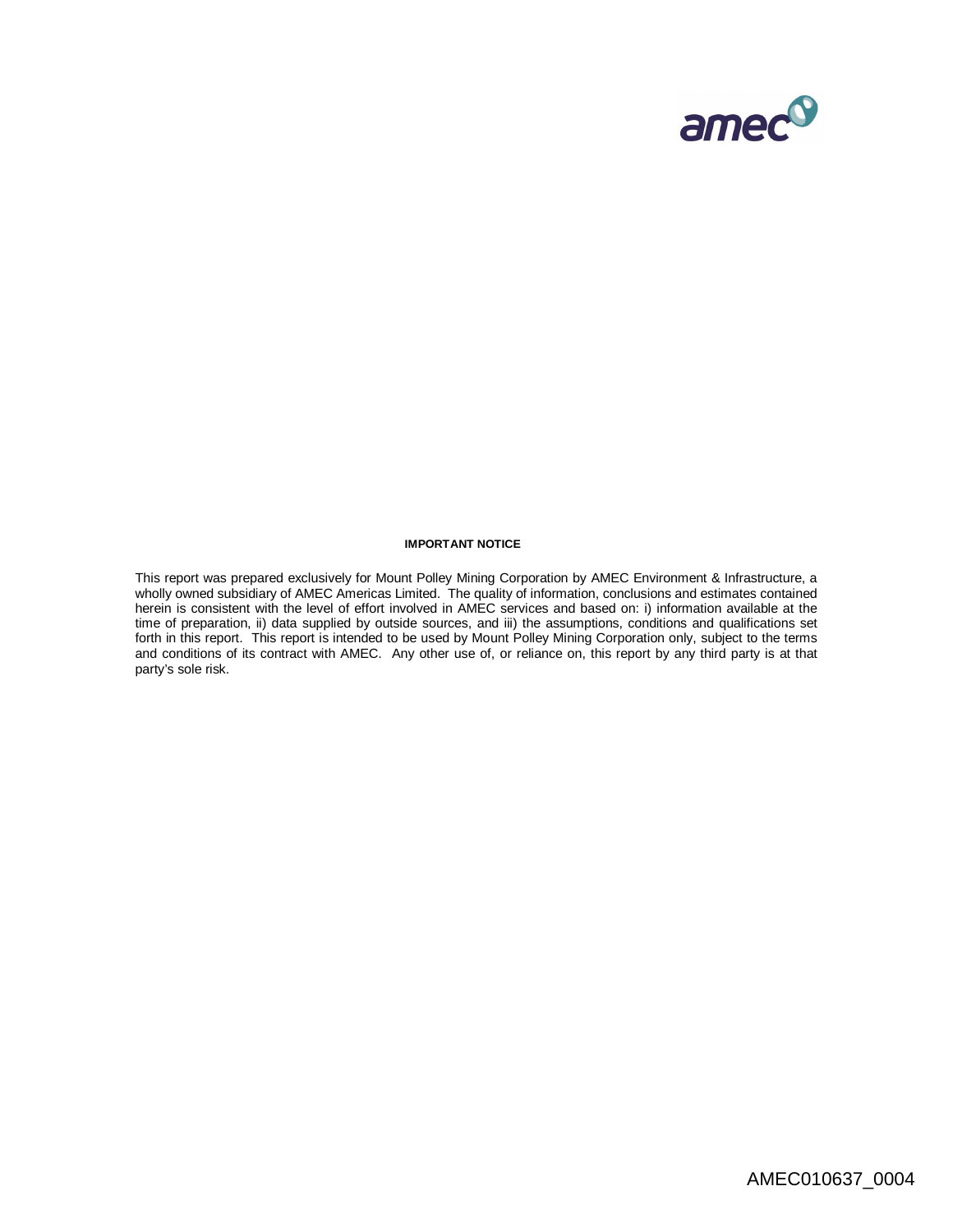

### **1.0 INTRODUCTION**

The Mount Polley Mining Corporation (MPMC) has retained AMEC Environment and Infrastructure, a division of AMEC Americas Ltd. (AMEC), to provide a hydrogeological assessment of the Mount Polley mine site. The mine site is located approximately 60 km northeast of Williams Lake B.C. and approximately 20 km southwest of Likely B.C. The purpose of this assessment is to address concerns expressed by the British Columbia Ministry of Environment (MOE) regarding changes in groundwater quality at the mine site, and to characterize the hydrogeologic setting at the mine site.

#### **1.1 Objectives and Scope of Work**

The main objectives of the hydrogeological assessment are to:

- Provide a data gap analysis and attempt to resolve gaps in the available data;
- Characterize the local hydrogeological conditions at the mine site and develop a site specific conceptual model;
- Identify surface and/or groundwater quality changes related to mining activity, specifically acid rock drainage (ARD);
- Determine infiltration rates into the Springer Pit and identify potential groundwater impacts related to the Springer Pit development; and
- Identify areas of potential environmental concern and potential contaminants of concern.

The following work has been performed:

- An in-depth data review and compilation of relevant groundwater information collected by MPMC and from the public domain;
- Ten (10) monitoring wells at five locations have been installed to resolve identified data gaps;
- Development of a conceptual site model and the identification of wells exhibiting significant changes in either baseline static water levels and/or water quality;
- Hydrogeological mapping to define discharge and recharge areas; and
- Decommissioning of one (1) monitoring well.

The main text of this report provides a discussion of the regional setting, a summary of the field program, characterization of the hydrogeological setting, potential impacts and conclusions and recommendations. Supporting information is available in the accompanying figures, tables, and appendix.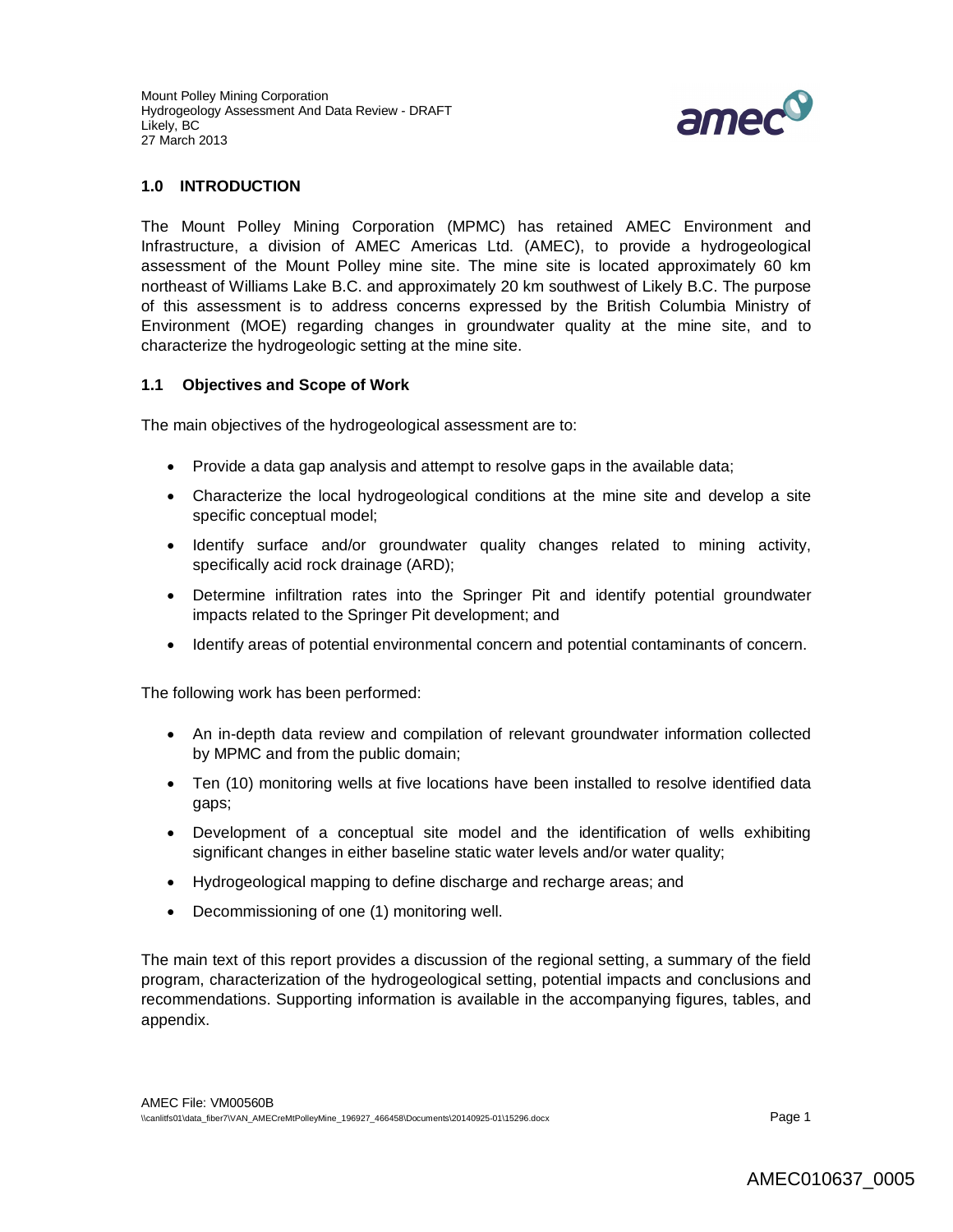

#### **2.0 REGIONAL SETTING**

The mine site is positioned on a ridge that separates Polley Lake and Bootjack Lake. The regional study area includes the Mount Polley mine site and the adjacent Bootjack Lake/ Morehead Creek drainage basin and the Polley Lake/ Hazeltine Creek drainage basin located southwest and northeast of the mine site respectively, Figure 1.

## **2.1 Physiography**

The regional topographic relief and drainage networks are shown in Figure 1. The study area covers approximately 100 km<sup>2</sup>. The Mount Polley mine site is located within the geographic region known as the Fraser Plateau. This region is west of and adjacent to the Quesnel Highlands and the Cariboo Mountain Range. The topography of this area is bedrock controlled and the elevation ranges from approximately 915 meters above sea level (masl) to 1470 masl. The topographic highs in the area are Mount Polley which peaks at approximately 1470 masl and is located at the center of the mine site, Bootjack and Jacobie mountains are located east of Mount Polley with elevations of 1270 masl and 1310 masl, respectively. These topographic highs have volcanic origins. The terrain within the study area slopes towards the east with a total relief of approximately 680 meters, with the surface of Quesnel Lake at approximately 790 masl.

This area was glaciated during the last glaciation and the overburden in the area is mostly glacial and glacio-lacustrine sediments. The composition of the till is silty clay/clayey silt with varying amounts of gravel and boulders. The overburden thickness in the area ranges from less than 1 meter to greater than 25 meters and bedrock is typically not exposed within most of the site. Bedrock exposure is limited to steep slopes and cuts. The majority of the area is tree covered and supports an active logging industry.

### **2.2 Regional Climate**

The climate in the area can be described as a humid, continental climate with warm summers, with spring being the driest season and the summer being the wettest season.

The climate data is from Environment Canada's Canadian Climate Normals (1971-2000) database. Climate data for Likely B.C. is available from 1974 to 1993 and the findings are summarized below:

- Precipitation rates range from a maximum monthly average of 81.8 mm in June to a minimum monthly average of 35.5 mm in March;
- The average annual precipitation is 692.4 mm, with 215.2 mm occurring as snow;
- Temperatures range from a maximum daily average of 15.4 degrees Celsius in July to minimum daily average of -7.0 degrees Celsius in January;
- The average annual daily temperature is 4.6 degrees Celsius.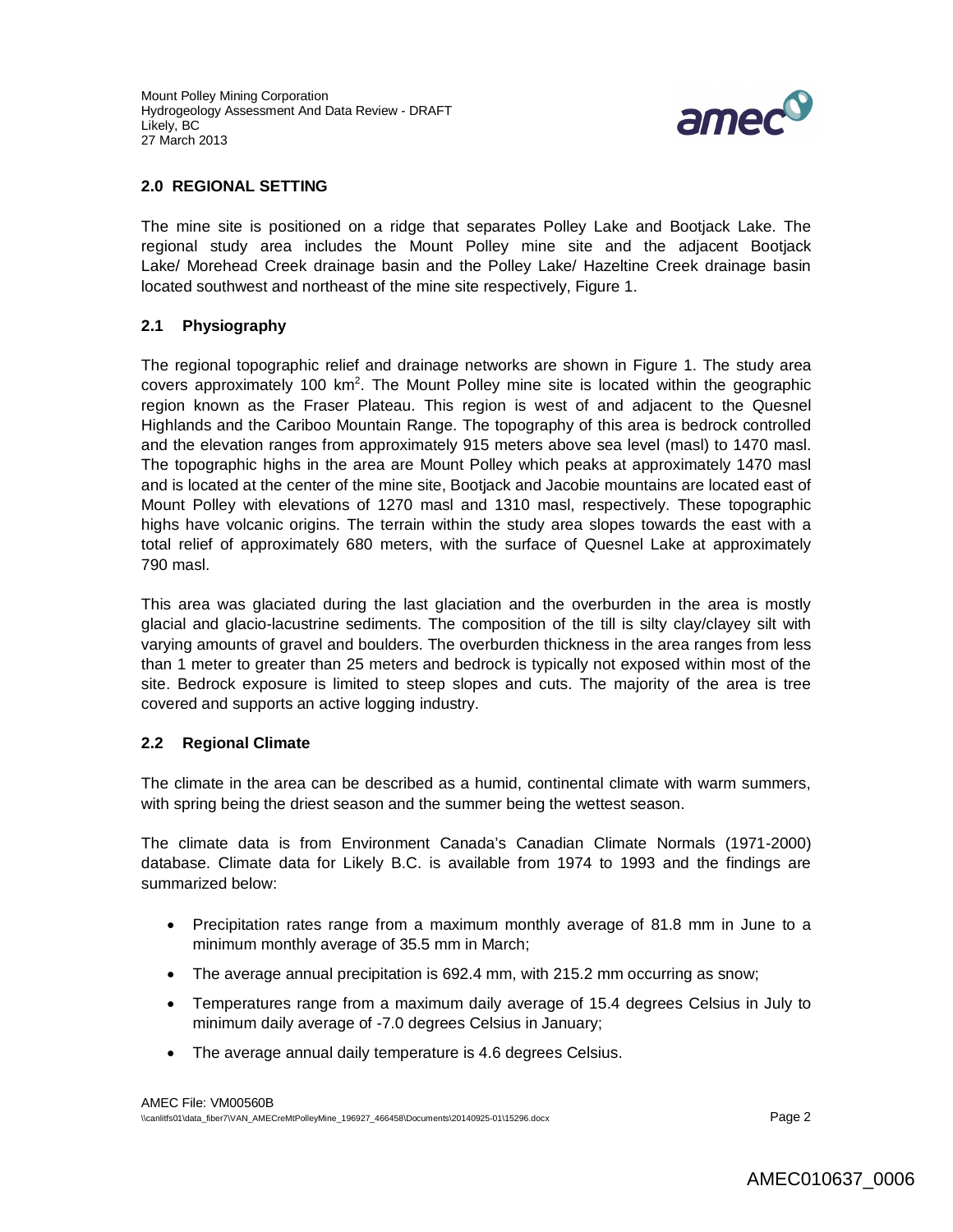

The Likely B.C. meteorological station is located approximately 20 from the mine site.

### **2.3 Regional Geology**

The mine site is located within the Quesnellia Terrane. The Quesnellia Terrane consists chiefly of west-facing Upper Triassic to Lower Jurassic (Karnian to Sinemurian) volcanic arc rocks (Nicola Group, Rossland Formation), coeval calc-alkalic and alkalic plutons, and laterally equivalent clastic sedimentary rocks (Mortimer, 1987; Monger, 1989; Andrew and others, 1990; Parrish and Monger, 1992).

The mine site is located within Quesnellia on the eastern margin of the lntermontane Belt. This part of Quesnellia consists of a sequence of volcanic units that dip east to northeast 5 km west of the property, and dip predominantly to the west or southwest 4 km east of the property (Bailey, 1987).

The volcanic rocks include flows, breccias and tuffs. Volumetrically the most important are augite-porphyritic basalt to trachybasalts that locally form pillowed units. Less common are purple and maroon polymictic volcanic breccias, and green crystal and lapilli tuffs. An analcitebearing flow and flow breccia are interpreted to be the youngest volcanic units in the area (Bailey, 1987).

### **3.0 PREVIOUS INVESTIGATIONS**

Drilling and well installations have been completed in multiple years beginning in 1981. Much of the information from these well investigations is lost other than some reference to their drilling and some flow measurements. A series of holes labelled R81-1 to R86-38 were drilled to depths ranging from 18 meters to 237 meters. Each of these boreholes has a reported groundwater yield from them ranging from 10 to 400 gallons per minute. There is no other information from these wells.

Another series of wells labelled MP89-107 to MP89-236 were drilled in the tailings area and in the Springer or Cariboo pit areas. All of these were 2 inch monitoring wells at one time but have since been destroyed. No drill logs or information from the monitoring wells is available.

In 1995, seven water wells were completed labelled 95-R1 to 95-R7. Two of these wells, 95-R4 and 95-R5 have been incorporated into the regular groundwater monitoring plan, the others have been lost due to development.

Fifteen new monitoring wells were installed in 1996, generally with a shallow and a deep installation at each site. Most of these wells have borehole logs and installation details in the database and most of them are in the current groundwater monitoring network.

In 2000 and 2011 several new installations were constructed in the tailings area.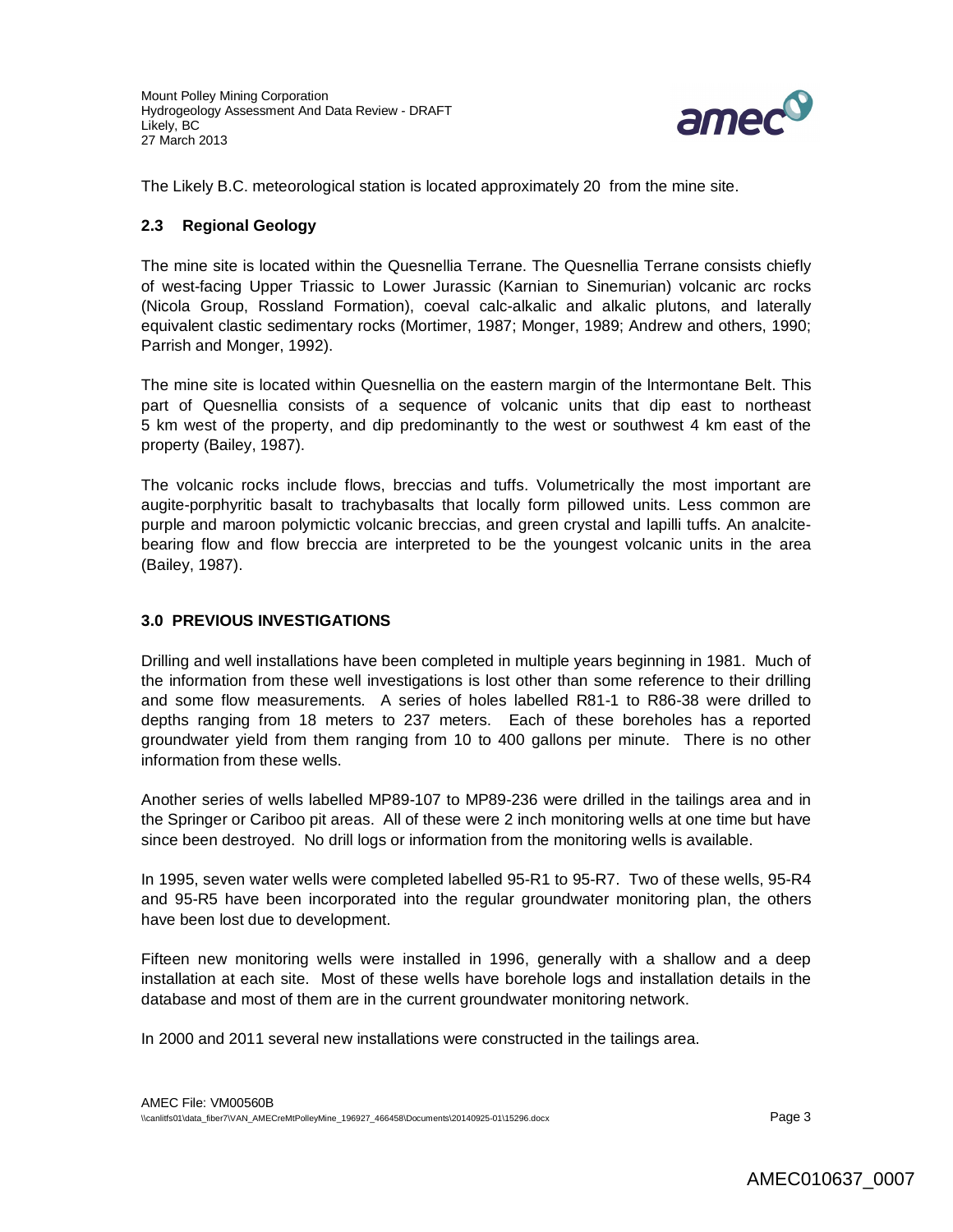

All of these boreholes provide information on the general geology of the area, particularly overburden geology and they provide groundwater monitoring locations where wells have been retained.

Golder Associates produced a report on Springer pit groundwater inflows and the development of a pit lake. They predicted that at ultimate pit depth (820 masl), the groundwater inflows would be 1600 m<sup>3</sup>/day and that when the pit lake reaches spill elevation (1060 masl) the groundwater influx would be 100  $\text{m}^3$ /day.

Knight and Piesold (KP) estimated ultimate pit inflows for Bell, Springer and Wight pits in 2004. Their estimated ultimate inflows were 545, 1309, and 2450  $\text{m}^3$ /day respectively.

## **4.0 IDENTIFICATION OF DATA GAPS**

The available monitoring network from the previous investigations provides reasonable coverage of the mine site. There are some installations that require modification or replacement as outlined below.

- 1. The monitoring well GW96-8a/8b was destroyed in the construction of a haul road. This monitoring well nest provided coverage for an area downgradient of the mill and required replacement. This well was replaced by GW12-3a/b.
- 2. Monitoring well 95-R4 contained multiple screens at six different levels. This potentially connected separate aquifers. Interpretation of water quality results from these multiple screens was thus ambiguous. This well was grouted and replaced with GW12-2a/b.
- 3. Monitoring well 95-R5 also contained multiple screens creating the same potential to join multiple aquifers and mixing water quality. Water quality in 95-R-5 has shown a recent distinct increase in sulphate. This well will be retained in the monitoring network in the short term and two wells have been installed on either side of this well, GW12-4a/b and GW12-5a/b, to expand the monitoring network. Because of the multiple screens, this well will eventually be replaced.
- 4. Groundwater level and quality monitoring in the tailings facility is well developed. Some water quality is starting to show a potential impact from mine operations. This will be monitored closely and expanded monitoring in frequency or distribution will be develop if warranted.
- 5. Baseline characterization down gradient of the temporary PAG storage area is sparse. Monitoring wells GW12-1a/b were established downgradient of the temporary PAG storage area to collect baseline data.

In general, these older installations have not been hydraulically tested through rising or falling head tests. This will be completed in a future field program.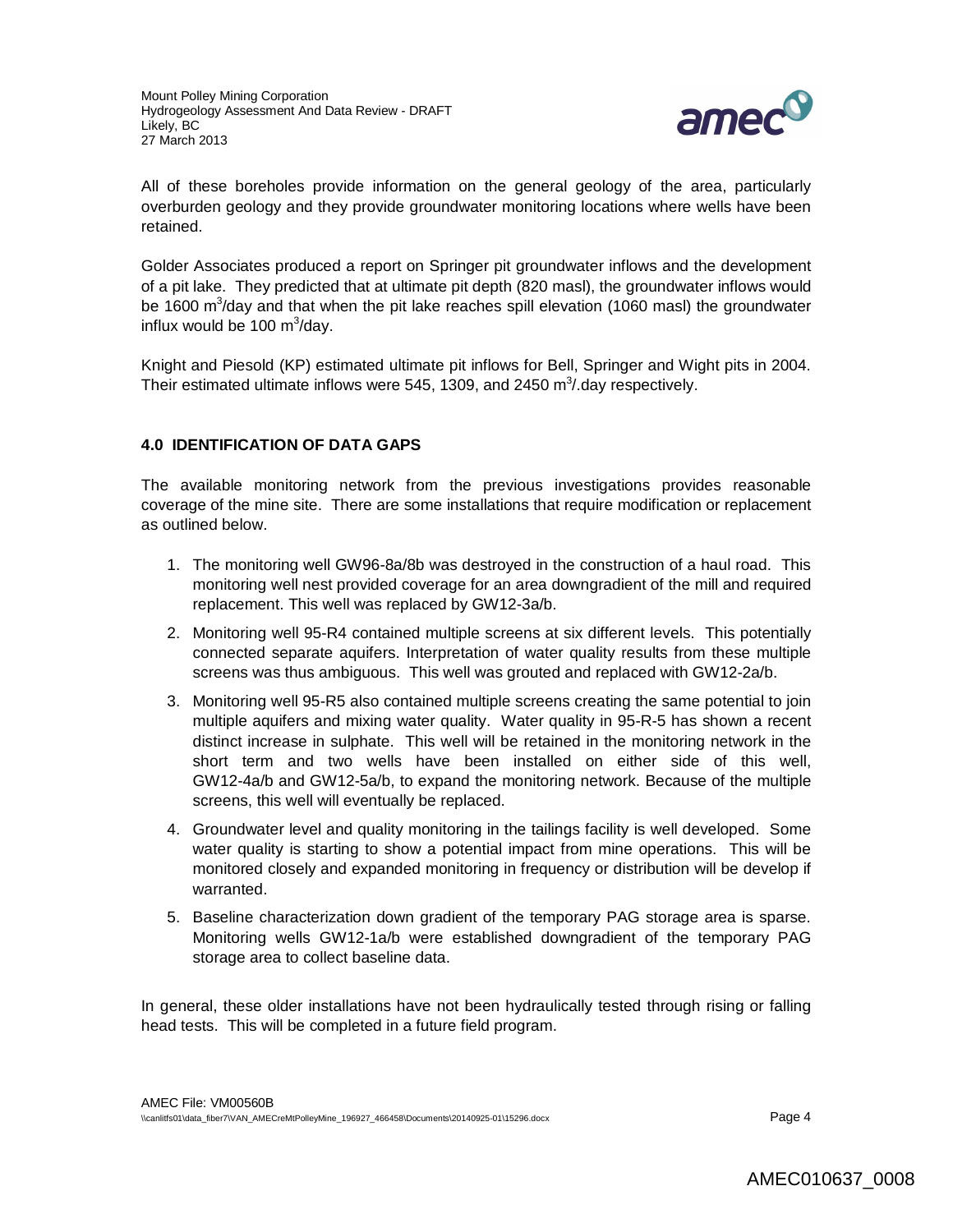Mount Polley Mining Corporation Hydrogeology Assessment And Data Review - DRAFT Likely, BC 27 March 2013



#### **5.0 FIELD PROGRAM METHODOLOGY**

The field program took place between November 14, 2012 and December 18, 2012 and involved borehole drilling, monitoring well installation, well development, and single well response tests.

#### **5.1 Monitoring Well Installation**

Monitoring wells were installed as pairs, with each pair having a shallow and deep monitoring well. Each well had its own borehole.

Drilling was completed with a Fraste Multidrill XL, air rotary, track mounted drill rig to advance a total of ten (10) boreholes at five locations. Rock chip samples were collected every 3.0 meters at each of the deep boreholes. These samples were submitted to the MPMC for analysis. At each location the shallow monitoring wells were installed at the first water bearing zone and the deep monitoring wells were installed at or around 100 meters below ground surface (mbgs).

Installation of PVC monitoring wells and the well development was completed by the drilling contractor, GeoTech Drilling Ltd., with AMEC providing guidance. The monitoring wells were constructed using 5 cm diameter PVC pipe risers and slotted screens. Screen lengths were 3.0 meters and 6.1 meters for the shallow and deep wells respectively. A sand pack was placed around the slotted screen and approximately 0.3 to 1.0 meter above the top of the screen. Bentonite pellets were placed above the sand pack to create a hydraulic seal. The remainder of the borehole was grouted to surface and completed with an above ground protective casing. Monitoring well details are summarized in Table 1. Borehole logs and well completions are in Appendix A.

| <b>Monitoring</b><br>Well ID | <b>Total Well</b><br>Depth (m) | <b>Ground Surface</b><br>Elevation (masl) | <b>Well Screen</b><br>Interval (masl) | <b>Screened</b><br><b>Formation</b> |
|------------------------------|--------------------------------|-------------------------------------------|---------------------------------------|-------------------------------------|
| GW12-1A                      | 99.6                           | 991.6                                     | $892.0 - 899.2$                       | <b>Bedrock</b>                      |
| GW12-1B                      | 24.4                           | 991.4                                     | $967.0 - 970.7$                       | <b>Bedrock</b>                      |
| GW12-2A                      | 100.6                          | 1035.4                                    | $934.8 - 941.5$                       | <b>Bedrock</b>                      |
| GW12-2B                      | 30.2                           | 1035.4                                    | 1005.2 - 1008.9                       | <b>Bedrock</b>                      |
| GW12-3A                      | 99.7                           | 1039.1                                    | 939.4 - 946.4                         | <b>Bedrock</b>                      |
| GW12-3B                      | 16.1                           | 1039.2                                    | 1023.1 - 1026.4                       | <b>Bedrock</b>                      |
| GW12-4A                      | 100.6                          | 989.9                                     | $889.3 - 896.5$                       | <b>Bedrock</b>                      |
| GW12-4B                      | 36.3                           | 990.1                                     | $953.8 - 957.3$                       | <b>Bedrock</b>                      |
| GW12-5A                      | 100.4                          | 965.3                                     | $864.9 - 872.2$                       | <b>Bedrock</b>                      |
| GW12-5B                      | 12.7                           | 966.2                                     | $953.5 - 957.6$                       | Overburden                          |

| Table 1: | <b>Monitoring Well Installation Details</b> |  |  |  |
|----------|---------------------------------------------|--|--|--|
|----------|---------------------------------------------|--|--|--|

The completed monitoring wells were developed using air injection. Each monitoring well was developed by air lifting for at least 2 hours and/or until the purged water was clear and contained no sediments. Prior to well development, static water levels were taken and these are summarized in Section 6.1.1.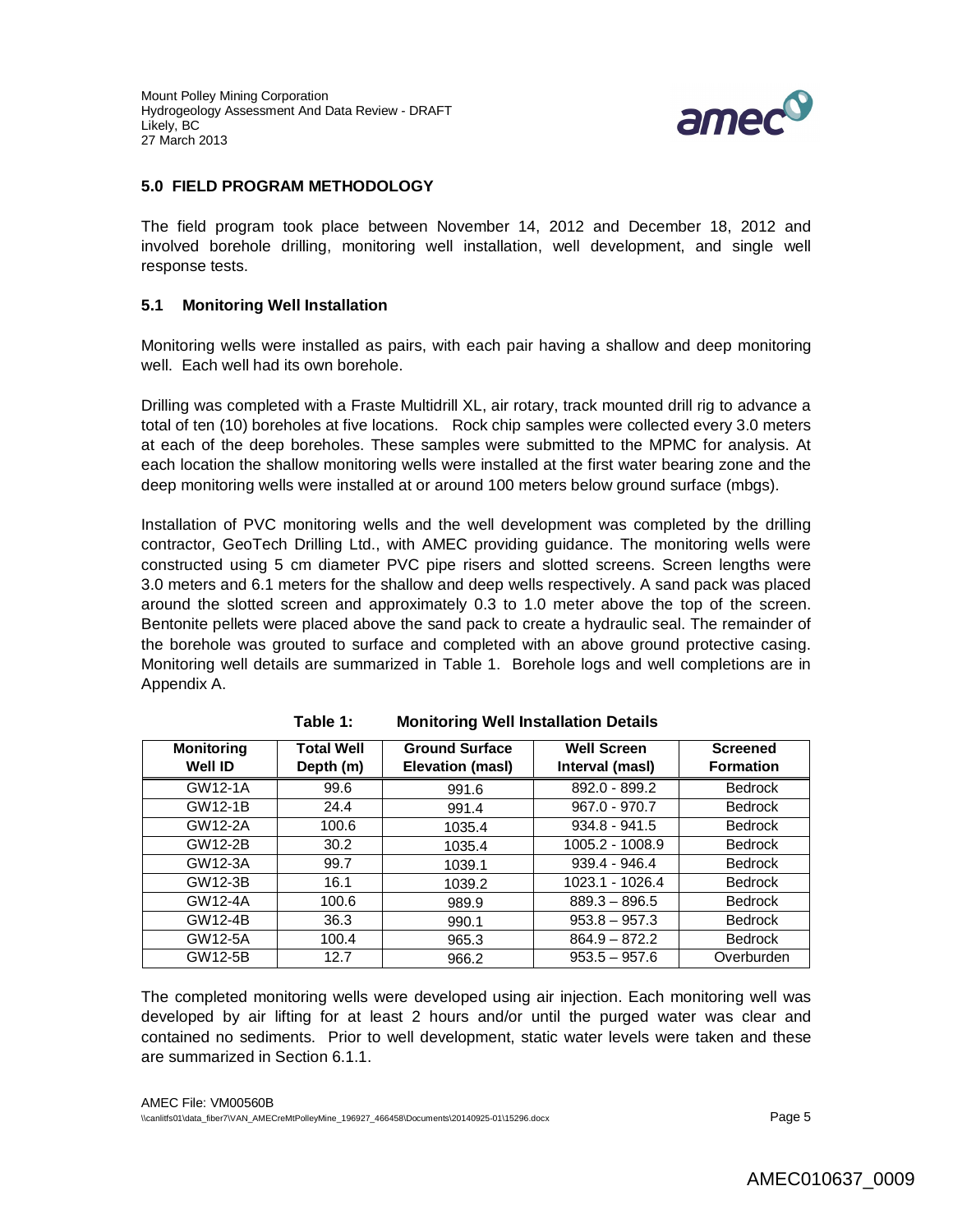Mount Polley Mining Corporation Hydrogeology Assessment And Data Review - DRAFT Likely, BC 27 March 2013



### **5.2 Single Well Response Tests**

Upon completion of the air development, water levels were taken to record the recovery in each well (rising head test). The rising head test data was used to calculate hydraulic conductivities of subsurface materials.

### **6.0 RESULTS**

#### **6.1 Hydrogeology and Conceptual Site Model**

Groundwater in the Mount Polley area is mainly confined in a bedrock aquifer where flow is largely controlled by the orientation and frequency of fractures, faults and unconformities caused by volcanic events.

Localized overburden aquifers occur in topographic low areas, particularly in the tailings area, as these areas were not scraped/eroded during the last period of glaciation, thus glacial deposits (basal till) have remained intact in these locations. In general these glacial deposits do not contain significant outwash sands and gravels which can typically occur in glacial-fluvial deposits. There are some sandy deposits in the tailings area.

### **6.1.1 Groundwater Levels and Flow Directions**

Groundwater measurements were recorded at all new well locations upon well installation. The groundwater level ranges from an elevation of 957.57 mbgs to 1036.25 mbgs.

| <b>Monitoring</b><br><b>Well ID</b> | <b>Measured</b><br>Groundwater<br>Depth (m) | <b>Ground Surface</b><br>Elevation (m) | <b>Groundwater Level</b><br>Elevation (m) | Gradient |  |
|-------------------------------------|---------------------------------------------|----------------------------------------|-------------------------------------------|----------|--|
| GW12-1A                             | 4.98                                        | 991.59                                 | 986.61                                    | Up       |  |
| GW12-1B                             | 5.12                                        | 991.37                                 | 986.25                                    |          |  |
| GW12-2A                             | 21.42                                       | 1035.45                                | 1014.03                                   | Down     |  |
| GW12-2B                             | 21.39                                       | 1035.45                                | 1014.06                                   |          |  |
| GW12-3A                             | 3.15                                        | 1039.06                                | 1035.91                                   | Down     |  |
| GW12-3B                             | 2.99                                        | 1039.24                                | 1036.25                                   |          |  |
| GW12-4A                             | 21.95                                       | 989.87                                 | 968.17                                    | Down     |  |
| GW12-4B                             | 12.81                                       | 990.12                                 | 977.06                                    |          |  |
| GW12-5A                             | 7.71                                        | 965.28                                 | 957.57                                    |          |  |
| GW12-5B                             | 5.31                                        | 966.22                                 | 960.91                                    | Down     |  |

| Table 2: | <b>Summary of Measured Groundwater Levels</b> |
|----------|-----------------------------------------------|
|----------|-----------------------------------------------|

The strongest hydraulic gradients are downward at sites GW12-4 and 5. These are both adjacent to Polley Lake. The other gradients are also down, with the exception of GW12-1, but all are very slight. The downwards gradients adjacent to Polley Lake indicate that groundwater is recharged in the high ground between Polley and Bootjack Lakes and discharges into the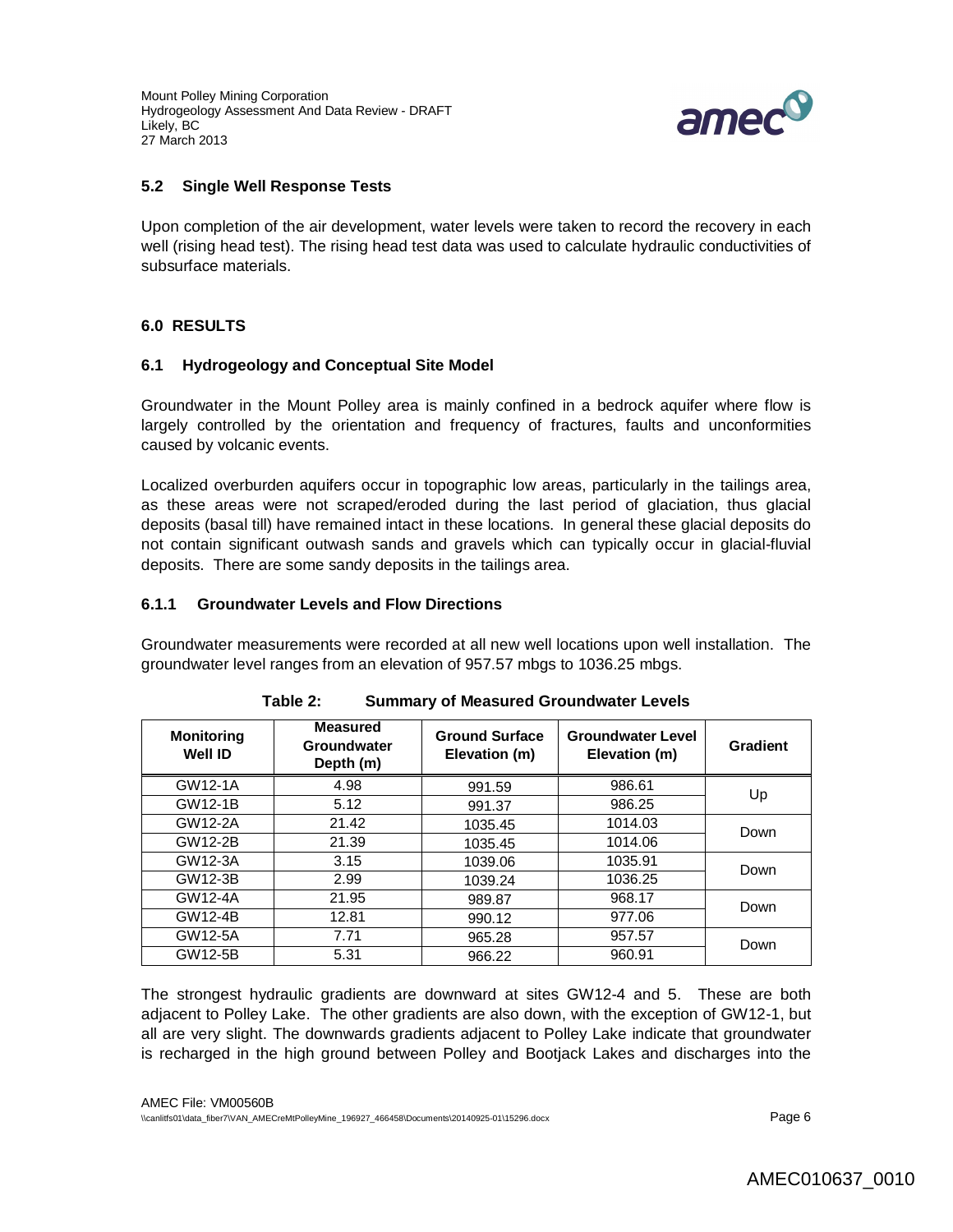

lakes. GW12-1 is located at the toe of Mount Polley and is thus expected to be a groundwater discharge area.

Bootjack Lake is approximately 63 meters in elevation above Polley Lake and imprints a deep seated flow direction from Bootjack to Polley Lake. The shallower flow paths report to both Bootjack and Polley lakes. Figure 2 displays a cross section through the Mount Polley mine site that illustrates the conceptual groundwater flow paths.

Figure 3 presents a map of hydraulic heads derived from water level measurements in monitoring wells, local ponds and pits, and topography. The figure illustrates the general mound of groundwater in the high ground around the mine and the steep groundwater contours surrounding the pits. Figures 2 and 3 represent our conceptual model of groundwater flow directions and approximate head distributions.

### **6.1.2 Hydraulic Conductivity**

Single well response tests were performed on all new installations upon well completion. The well response test used was the rising head test and hydraulic conductivities were calculated based upon the results.

The Hvorslev mathematical solution was used to calculate the hydraulic conductivity. The solution assumes a homogeneous aquifer with infinite vertical extent. This solution is widely used and provides a straight-forward and well-documented approximation of hydraulic conductivity in the vicinity of the monitoring well screen. The results of the single well response tests are summarized in the following table.

| <b>Monitoring</b><br>Well | <b>Screened Formation</b> | <b>Ground Surface</b><br>Elevation (masl) | <b>Well Screen</b><br>Interval (masl) | <b>Hydraulic</b><br>Conductivity<br>(m/s) |
|---------------------------|---------------------------|-------------------------------------------|---------------------------------------|-------------------------------------------|
| GW12-1A                   | <b>Bedrock</b>            | 991.59                                    | 892.0 - 899.2                         | $2 \times 10^{-9}$                        |
| GW12-1B                   | <b>Bedrock</b>            | 991.37                                    | $967.0 - 970.7$                       | $>10^{-4}$                                |
| GW12-2A                   | <b>Bedrock</b>            | 1035.45                                   | $934.8 - 941.5$                       | $3 \times 10^{-8}$                        |
| GW12-2B                   | <b>Bedrock</b>            | 1035.45                                   | 1005.2 - 1008.9                       | $2 \times 10^{-7}$                        |
| GW12-3A                   | <b>Bedrock</b>            | 1039.06                                   | 939.4 - 946.4                         | $2 \times 10^{-7}$                        |
| GW12-3B                   | <b>Bedrock</b>            | 1039.24                                   | 1023.1 - 1026.4                       | $1 \times 10^{-5}$                        |
| GW12-4A                   | <b>Bedrock</b>            | 989.87                                    | $889.3 - 896.5$                       | $4 \times 10^{-9}$                        |
| GW12-4B                   | <b>Bedrock</b>            | 990.12                                    | $953.8 - 957.3$                       | $2 \times 10^{-5}$                        |
| GW12-5A                   | <b>Bedrock</b>            | 965.28                                    | $864.9 - 872.2$                       | $>10^{-4}$                                |
| GW12-5B                   | Glacial Till              | 966.22                                    | $953.5 - 957.6$                       | $3 \times 10^{-7}$                        |

| Table 3: | <b>Hydraulic Testing of New Wells.</b> |  |  |
|----------|----------------------------------------|--|--|
|----------|----------------------------------------|--|--|

The hydraulic conductivities of all of the wells range from >10<sup>-4</sup> to 2x10<sup>-9</sup> m/s. The geometric mean hydraulic conductivity of the shallow wells is  $4x10<sup>-6</sup>$  m/s and the geometric mean hydraulic conductivity of the deep wells is  $9x10^{-8}$  m/s. The deep bedrock well at GW12-5A is actually in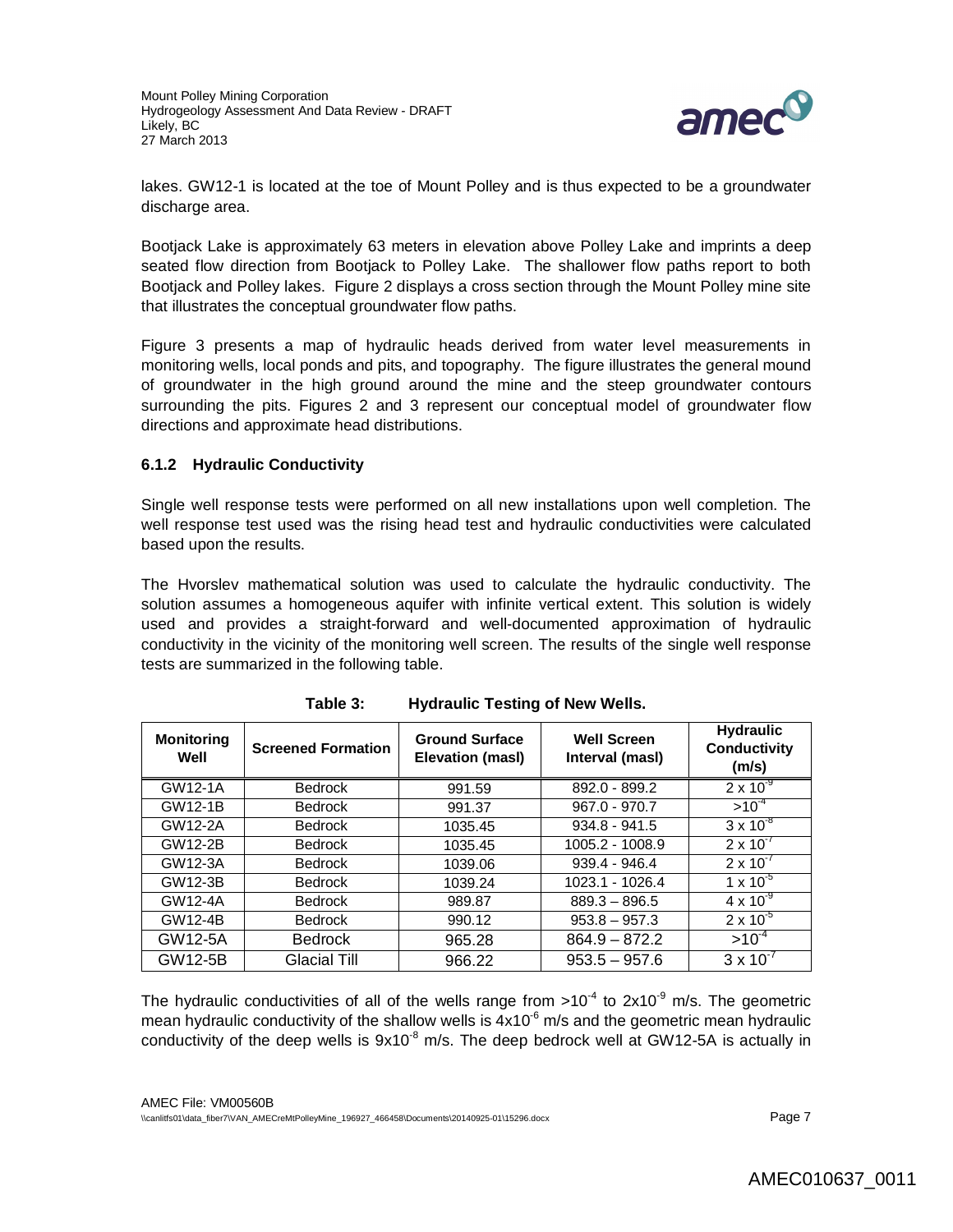

the shallow bedrock interval and the shallow well is in overburden, a different hydrostratigraphic unit. If the shallow result at GW12-5B is excluded and the deep result is included in the shallow data set, the geometric mean of the shallow bedrock is  $7x10^{-6}$  m/s and the deep bedrock geometric mean hydraulic conductivity is  $1x10^{-8}$  m/s. The difference in the hydraulic conductivity between the shallow and deep wells is nearly three orders of magnitude.

### **6.1.3 Groundwater Flow Velocities**

Using the approximate distribution of hydraulic heads, Figure 3, the shallow general hydraulic gradient toward both Polley and Bootjack Lake is approximately 0.14 m/m. Around the dewatered Springer and Cariboo pits, the local gradient is much higher and it appears that in the vicinity of the tailings pond the gradients are much lower.

Using the average hydraulic conductivity for shallow wells is  $7x10^{-6}$  m/s and an assumed porosity of 0.1, the average Darcy velocity is approximately 0.8 m/day.

### **6.1.4 Pit Groundwater Inflows**

The actual groundwater inflows to Springer, Cariboo, and Wight pits can be determined from a detailed water balance, which is not in this scope of work; MPMC is preparing the water balance. Using the hydraulic head contours (Fig. 3) and estimates of bulk hydraulic conductivity, combined inflows to Springer and Cariboo pits may be as high as 2,700  $m^3$ /day. The KP estimate from 2004 estimated a combined inflow of 1,853  $m^3$ /day. Knight and Piesold estimated an inflow to the Wight pit at 2,450  $m^3$ /day. Using the head contours (Fig. 3) and and estimates of bulk hydraulic conductivity, the estimated inflows from this analysis are 5,000 m<sup>3</sup>/day which is significantly higher than the KP estimate. This may be due to high bulk hydraulic conductivity estimates or poorly drawn hydraulic head contours.

### **6.2 Groundwater Quality Trends**

Based on recent groundwater sampling programs, five wells appear to be showing evidence of influence by mine operations. Two are in the pit/waste rock area; 95-R4, 95-R5, and three are in the tailings facility area; GW96-2B, GW96-4B, and GW00-1B.

### **6.2.1 95-R4**

Monitoring well 95-R4 has shown elevated Sulphate and Selenium and decreased Molybdenum. There is a slight possibility of elevated copper. This well has multiple screens so the origin of this water quality is not known. This well was also significantly affected by the nearby sub-horizontal borehole that appeared to dramatically lower the water level in the well. Monitoring wells GW12-2A/B have replaced this well. Further monitoring should help to clarify these ambiguous results.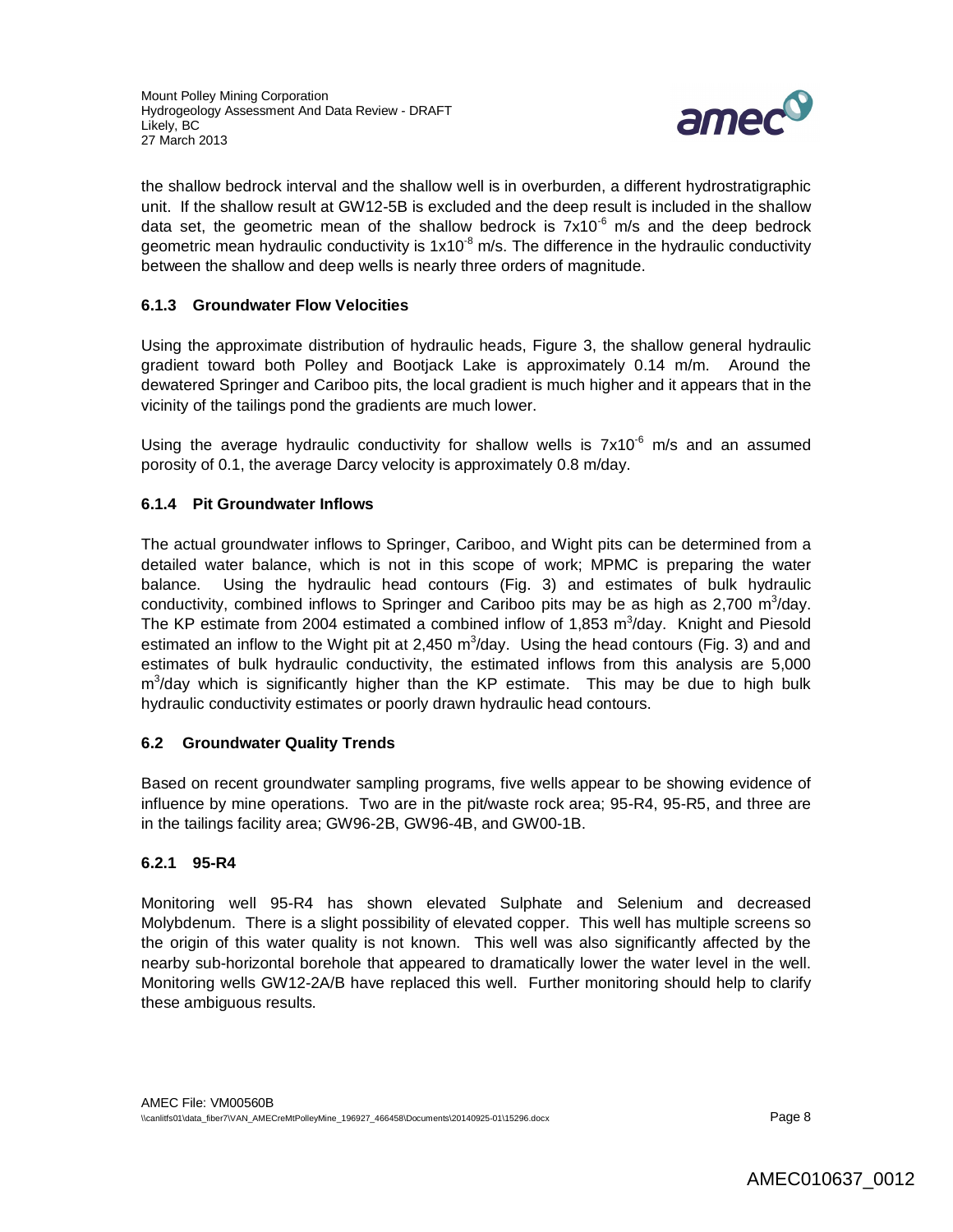

#### **6.2.2 95-R5**

Monitoring well 95-R5 shows elevated concentrations of sulphate, cadmium, and possibly copper, as well as elevated hardness. There is also a slight decrease in molybdenum. This well also has multiple screens. Monitoring will continue on this well. Adjacent wells have been constructed, GW12-4A/B and GW12-5A/B, to expand coverage in this area.

Well 95-R5 is screened with four screens at 43ft, 164ft, 209ft, and 254ft. Discrete micro purge samples were collected at these four locations using a submersible pump. The results of the sampling are not entirely conclusive; however the parameters with the greatest historic increases, sulphate and cadmium, were at the highest concentrations in the zone at 164 feet. This may suggest that this is the zone carrying the highest percentage of mine affected water.

#### **6.2.3 GW96-2B**

Monitoring well GW96-2B, located on the northeast limb of the tailings facility, is constructed from 31 to 35 meters depth in a water bearing sand. Sulphate in this well is just beginning to show signs of change; no other parameters are showing any clear trends.

### **6.2.4 GW96-4B**

Monitoring well GW96-4B, located on the southwest limb of the tailings facility is showing a distinct trend of rising hardness, sulphate, and nitrate. This is a very shallow well, 3 to 7 meters, constructed in a sand lens.

#### **6.2.5 GW00-1B**

This well is also on the southwest limb of the tailings facility and also shallow, 4 – 10 meters and constructed across a thin sand seam. This well shows several elevated parameters; hardness, sulphate, nitrate, cadmium, molybdenum, and selenium.

There are some common themes in this suite of results; sulphate is the commonly elevated parameter. Some wells also show elevated selenium, cadmium, or nitrate. Well GW00-1B includes all of them plus molybdenum.

The mechanisms for these changes are not fully known. A review of geochemistry data and analysis, which we understand is frequently updated with new kinetic data, will help explain some of these mechanisms. This is beyond the scope of this assignment.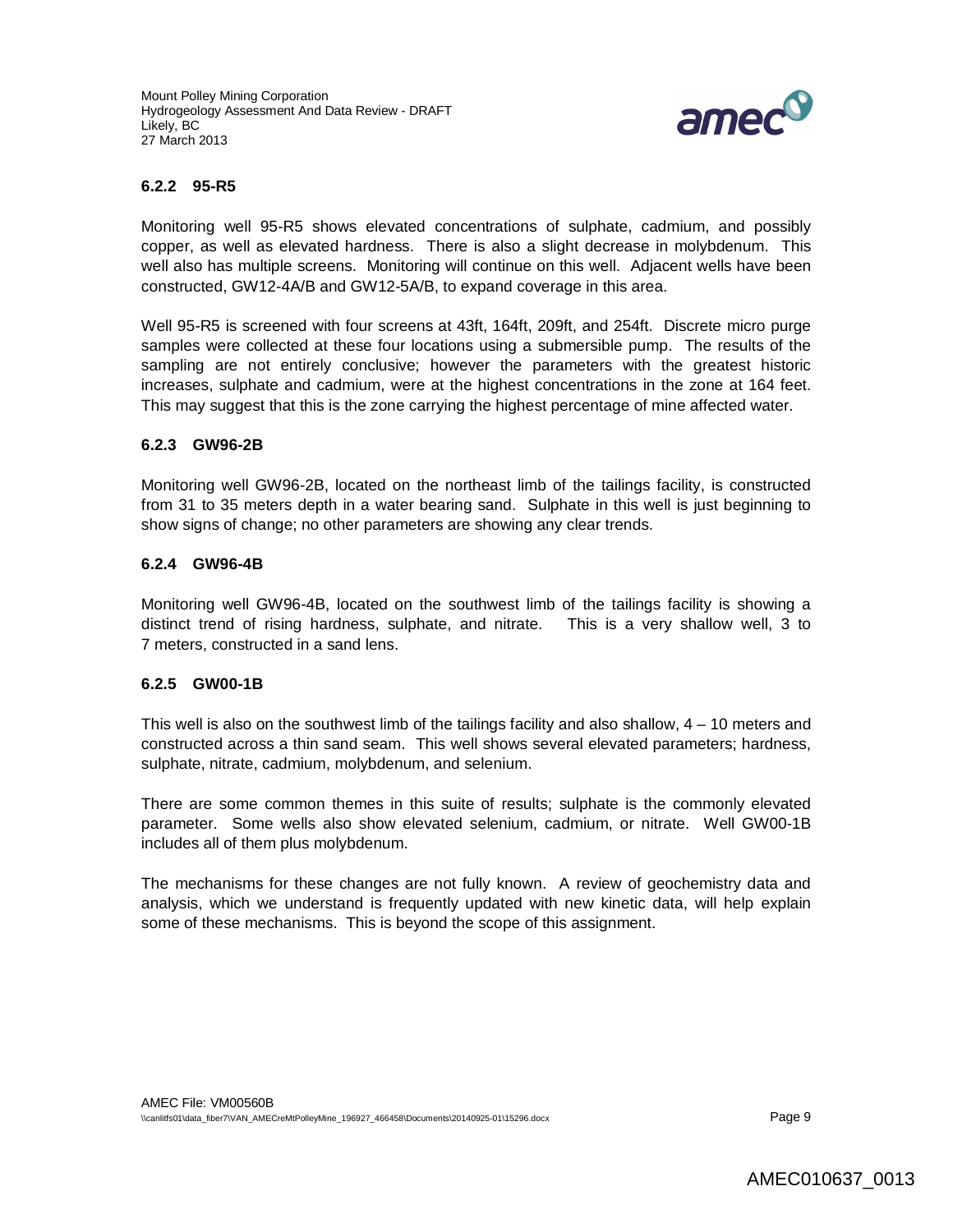

### **7.0 GROUNDWATER QUALITY MONITORING PROTOCOL**

A groundwater monitoring protocol including sampling sites, frequency, and parameters has been proposed by MPMC. This proposal is appropriate for current conditions. Because there are initial indications of some mine affected water showing up in a couple of places, the monitoring program should remain adaptable to monitoring results. Additional monitoring sites may be required in future along with enhanced frequency.

#### **8.0 SUMMARY**

Hydrogeological conditions at Mt. Polley are defined by boreholes and monitoring wells constructed across the site. This data set and interpretations are summarized below.

- 1. The area hydrostratigraphy consists of, from top down:
	- a. Generally thin but locally thick glacio-fluvial overburden
	- b. Weathered and/or fractured bedrock
	- c. Intact and competent bedrock
- 2. It is apparent that some permeable fractures can be present at depth.
- 3. Hydraulic heads are generally a subdued form of topography being high in the center of the mine area and lower at both lakes and lower south of the tailings pond.
- 4. Groundwater discharges to both Bootjack and Polley lakes.
- 5. Groundwater discharges southeast of the tailings pond.
- 6. Groundwater discharges to Springer and Cariboo pits.
- 7. Groundwater velocities are approximately 3 meters/year but with considerable variability.
- 8. Groundwater appears to have been impacted at a few sites in the tailings area and a couple of sites downgradient of mine facilities.
- 9. Monitoring is established across the mine site with appropriate frequencies and analytical protocols.

#### **9.0 CONCLUSIONS AND RECOMMENDATIONS**

MPMC has an established monitoring program with some data records extending back to 1995. Recent possible detections have resulted in an expansion and modification to the monitoring program. MPMC will need to continue to be adaptive to changes in water chemistry and devise mitigation measures where necessary. Some recommendations moving forward are:

1. Conduct a study correlating changes in groundwater chemistry with the waste rock and tailings geochemistry data. Some sampling in the tailings would help define mechanisms there.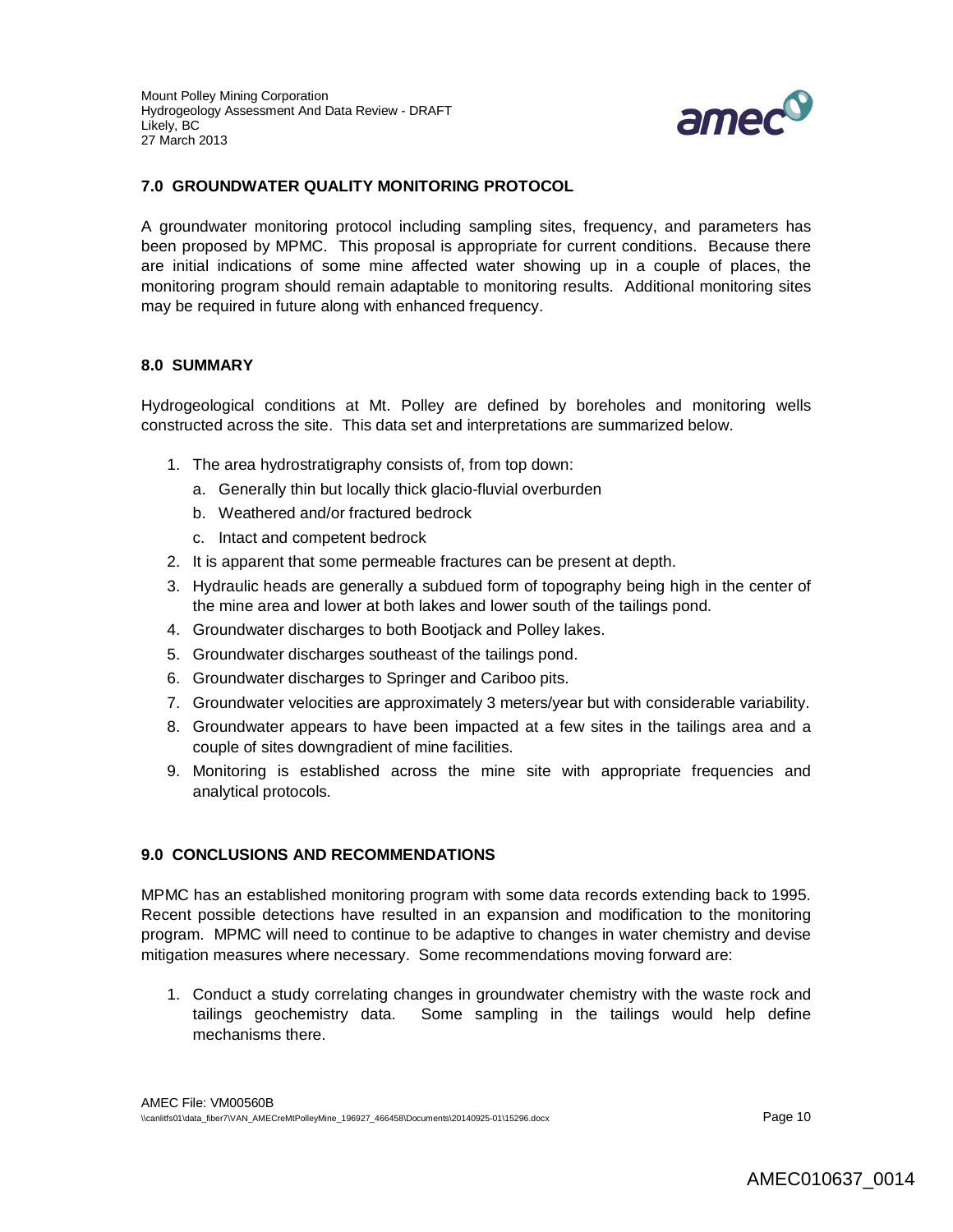

- 2. Continue to monitor 95-R5 for two more events but consider replacing this well with a nested pair.
- 3. Water quality results for the new wells GW12-4 and GW12-5 may indicate a need for expanded monitoring in this area.
- 4. A detailed water balance should be prepared to assess the groundwater volumes reporting to the pits. This will aid in calibrating a groundwater flow model that can be used for closure planning.

### **10.0 LIMITATIONS AND CLOSURE**

This report has been prepared for the use of Mount Polley Mining Corporation. Any use which a third party makes of this report, or any reliance on or decisions made based on it, are the responsibility of such third parties. AMEC accepts no responsibility for damages, if any, suffered by any third party as a result of decisions made or actions based on this report. It has been prepared in accordance with generally accepted geology and geotechnical engineering practices. No other warranty, expressed or implied, is made.

Respectfully submitted,

**AMEC Environment & Infrastructure, a division of AMEC Americas Limited** *Reviewed by:*

Daniel Kennedy, EIT Manager School and Manager Joann U. Bessler, P.Geo Hydrogeologist **Associate Hydrogeologist** 

Daniel J. Emerson, P.Geo. Senior Associate Hydrogeologist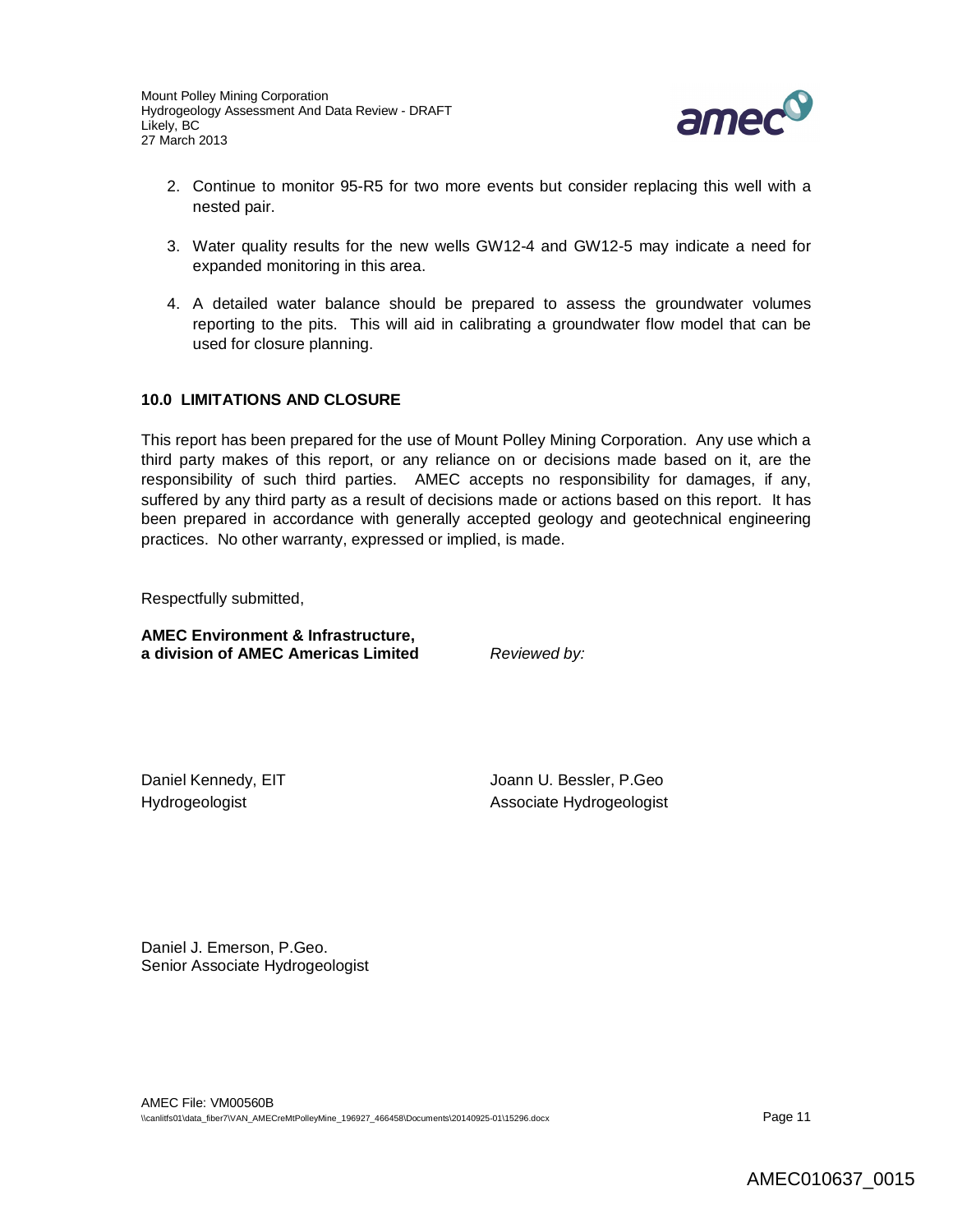

**FIGURES**